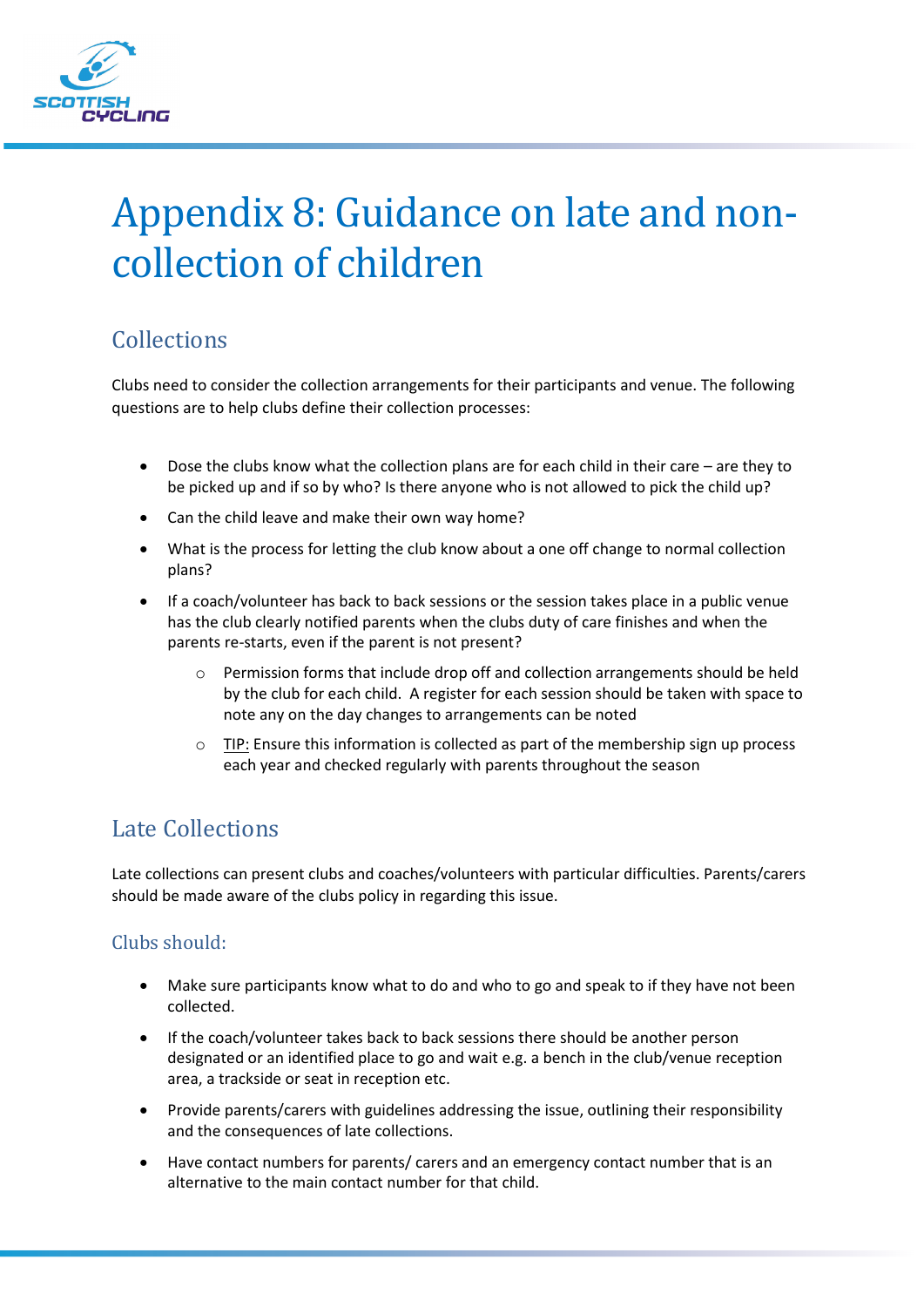

- TIP: Call all contact numbers for parents/ carers and emergency contacts at least once a year to ensure they are correct.
- Hold a register naming persons who have permission to collect participants from sessions and if there are any persons who the child should NOT be released too. This register should also note children who have permission to make their own way home unaccompanied.
- Remind parents/carers regularly and at least once per season to check and update the club/coach of any changes to either their personal contact details or those of the emergency contacts provided.

#### Parents/carers should:

- Have a contact number for the club/coach to inform them of emergencies and possible late collections.
- Update the club/coach as soon as there is a change to either their own contact details or those of the emergency contact.

#### In the event of a late collection, coaches/volunteers should:

- If parents/carers are late when picking up their child, the wellbeing of the child will take precedence, and they must not be left alone
- Coaches/volunteers/staff have a duty of care to the children in their sessions and this continues even when the activity has finished
- It is not the responsibility of Coaches/volunteers/staff to transport children home
- Attempt to contact the parent/carer, if they do not answer a phone call leave a voice message AND send a text message.
- If the child has a phone ask them to try and call their parent or emergency contact they may be more likely to pick up the phone to a number they recognise than one they don't have in their phone
- Make contact with the Club Wellbeing & Protection Officer (WPO) to inform them of the situation or another club official if the WPO is unavailable.
- Call the young person's emergency contact if the wait is prolonged and the coach has been unable to make contact with the parent/ carer.
- Wait with the young person, wherever possible do so in the company of other people.
- Remind parents/carers of the policy in relation to late collections.
- If after following all steps above and it has not been possible to reach the child's parents/carerer or emergency contact and a prolonged period of time has passed, contact your club WPO again and discuss next steps – call to police/social work to report and seek advice on the NON COLLECTION of a child.